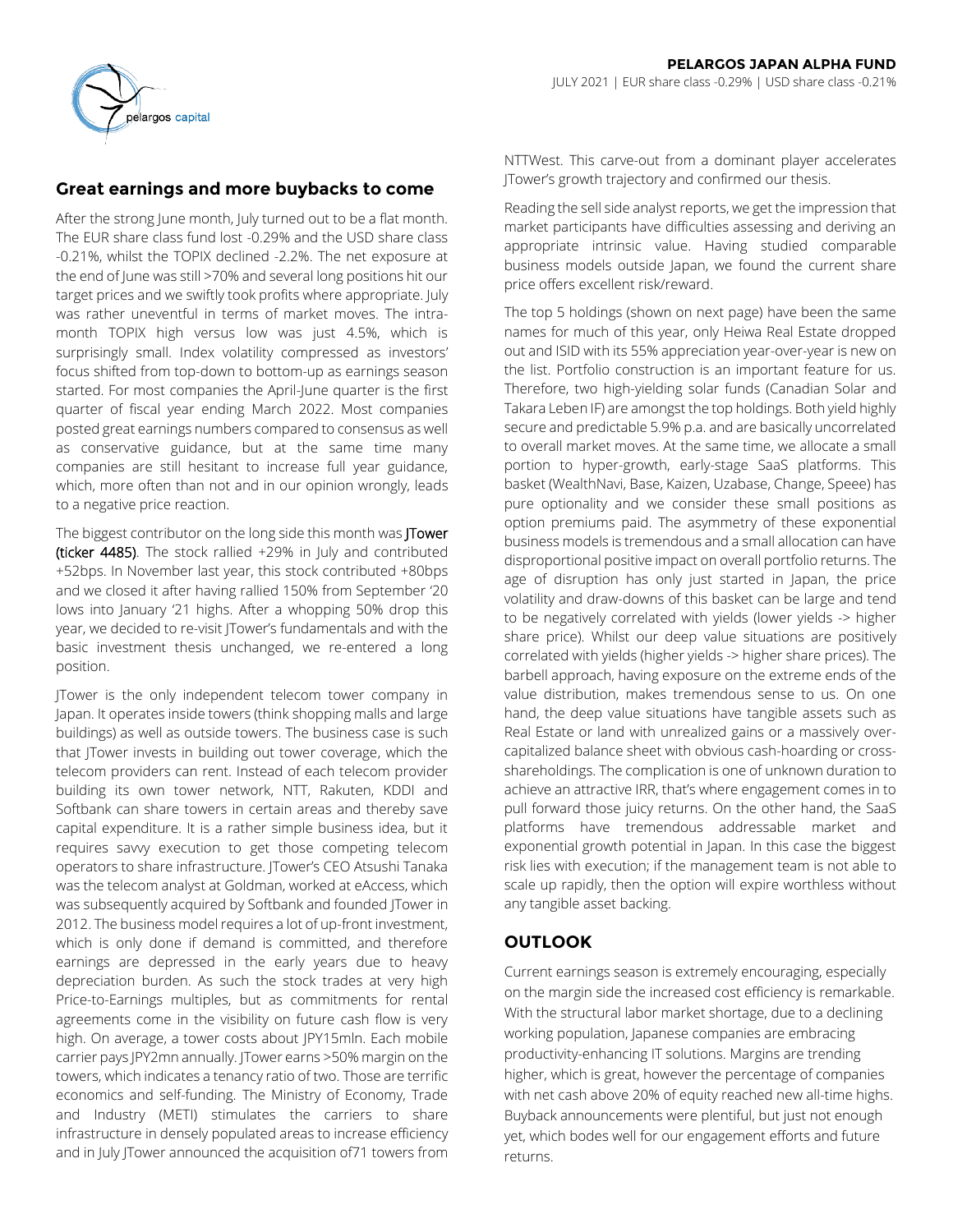

## **PELARGOS JAPAN ALPHA FUND**

JULY 2021 | EUR share class -0.29% | USD share class -0.21%

# **FUND CHARTS AND FACTS**



### **TOP 5 GROSS POSITIONS**

| apan Strategy - MSCI Japan       |    | <b>RISK STATIS</b>    |
|----------------------------------|----|-----------------------|
|                                  |    | Net Exposure          |
| <b>TOP 5 GROSS POSITIONS</b>     |    | Gross Exposu          |
| CANADIAN SOLAR INFRASTRUCTURE    |    | Volatility (ex-ar     |
| DAIBIRU CORP                     | 01 | Beta (ex-ante)        |
| <b>INFO SERVICES INTL DENTSU</b> |    | Sharpe Ratio          |
| <b>FUJITEC CO LTD</b>            |    | Sortino Ratio         |
| TAKARA LEBEN INFRASTRUCTURE      |    | <b>Sterling Ratio</b> |
|                                  |    | Max Drawdow           |
|                                  |    |                       |

#### **TOP 5 MOVERS**

| Max Drawdown (monthly)      |                                      |                               |  |               |      | 13.5% |  |  |
|-----------------------------|--------------------------------------|-------------------------------|--|---------------|------|-------|--|--|
| <b>TOP 5 MOVERS</b>         |                                      | Annualized Return             |  |               |      | 4.00% |  |  |
| <b>ITOWER</b>               | 0.52%                                |                               |  |               |      |       |  |  |
| NEC NETWORKS & SYSTEM       | <b>SECTOR EXPOSURES (IN PERCENT)</b> |                               |  |               |      |       |  |  |
| <b>TOSFI</b>                | 0.16%                                |                               |  | long<br>Short |      | Gross |  |  |
| NIPPON ROAD                 | 0.15%                                |                               |  |               | ğ    |       |  |  |
| TAKARA LEBEN INFRASTRUCTURE | 0.11%                                | <b>Consumer Discretionary</b> |  | $7 - 13$      | $-7$ | 20    |  |  |
|                             |                                      | Consumer Staples              |  | -9            | -6   | 12    |  |  |
|                             |                                      |                               |  |               |      |       |  |  |

| <b>BASE</b>               | $-0.43%$  | <b>Financials</b>      | 4 -3 1 7       |  |
|---------------------------|-----------|------------------------|----------------|--|
| INFO SERVICES INTI DENTSU | -0.26%    | Health Care            | $1 - 9 - 8 10$ |  |
| <b>HEIWA REAL ESTATE</b>  | $-0.21%$  | Industrials            | 36 -14 22 50   |  |
| <b>CREO</b>               | $-0.20\%$ | Information Technology | $24 - 9$ 15 33 |  |
| <b>SUMCO</b>              | $-0.15%$  | <b>Materials</b>       | $6 -4 3 10$    |  |

#### **FUND PERFORMANCE\* GENERAL STATISTICS**

|                                                          | 1121            | F11K      | <b>20 RELUITI JULIE DUUK</b> |
|----------------------------------------------------------|-----------------|-----------|------------------------------|
| Month to date performance                                | $-0.21%$        | $-0.29\%$ | % Return short book          |
| Year to date performance                                 | 5.35%           | 5.22%     | # Long stocks                |
| Inception to date performance                            | 15.31%          | 65.99%    | # Short stocks               |
| *based on share class B EUR, ^based on share class C USD | % Long stocks 1 |           |                              |

### **FUND FACTS\***

| Fund size in mln EUR  | 146.84 | Turnover as % NAV |
|-----------------------|--------|-------------------|
| Fund size in mln USD- | 174 30 | 300%              |
| Firm size in mln FUR  | 17949  | 250%              |
| Firm size in mln USD  | 213.05 | 200%<br>1.500L    |

#### **RISK STATISTICS**

| Firm size in mln FUR                      | 179.49 |
|-------------------------------------------|--------|
| Firm size in mln USD                      | 213.05 |
|                                           |        |
| <b>RISK STATISTICS</b>                    |        |
| Net Exposure                              | 46%    |
| Gross Exposure                            | 188%   |
| Volatility (ex-ante; 3 months daily data) | 4%     |
| Beta (ex-ante)                            | 0.04   |
| Sharpe Ratio                              | 0.56   |
| Sortino Ratio                             | 1.08   |
| <b>Sterling Ratio</b>                     | 0.30   |
| Max Drawdown (monthly)                    | 13.5%  |
| Annualized Return                         | 4.00%  |

#### **SECTOR EXPOSURES (IN PERCENT)**

| <b>TOP 5 MOVERS</b>              | Annualized Return | 4.00%                                |      |            |      |       |
|----------------------------------|-------------------|--------------------------------------|------|------------|------|-------|
| <b>ITOWER</b>                    | 0.52%             |                                      |      |            |      |       |
| NEC NETWORKS & SYSTEM            | 0.18%             | <b>SECTOR EXPOSURES (IN PERCENT)</b> |      |            |      |       |
| <b>TOSEI</b>                     | 0.16%             |                                      | suo- | Short      |      | Gross |
| NIPPON ROAD                      | 0.15%             |                                      |      |            | Net  |       |
| TAKARA LEBEN INFRASTRUCTURE      | 0.11%             | Consumer Discretionary               |      | $7 - 13$   | $-7$ | 20    |
|                                  |                   | Consumer Staples                     | ς    | -9         | -6   | 12    |
| <b>TOP 5 SHAKERS</b>             |                   | Energy                               | 15   | $\bigcirc$ | 15   | 15    |
| <b>BASE</b>                      | $-0.43%$          | Financials                           | 4    | $-3$       | 1    | 7     |
| <b>INFO SERVICES INTL DENTSU</b> | $-0.26%$          | Health Care                          |      | $-9$       | $-8$ | 10    |
| <b>HEIWA REAL ESTATE</b>         | $-0.21%$          | Industrials                          | 36   | $-14$      | 22   | 50    |
| <b>CREO</b>                      | $-0.20%$          | Information Technology               | 74   | $-9$       | 15   | 33    |
| <b>SUMCO</b>                     | $-0.15%$          | <b>Materials</b>                     | 6    | $-4$       | 3    | 10    |
|                                  |                   | Real Estate                          | 15   | $-1$       | 14   | 17    |
|                                  |                   | <b>Communication Services</b>        | 6    | $-7$       | $-2$ | 13    |
|                                  |                   | Utilities                            | 0    | $-2$       | $-2$ | 2     |
|                                  |                   |                                      |      |            |      |       |

|             |                            | <b>GENERAL STATISTICS</b>                   |                                        |  |  |
|-------------|----------------------------|---------------------------------------------|----------------------------------------|--|--|
| <b>USDA</b> | $FIR*$                     | % Return long book                          | $-1.06%$                               |  |  |
| $-0.21%$    | $-0.29%$                   | % Return short book                         | 1.40%                                  |  |  |
| 5.35%       | 5.22%                      | # Long stocks                               | 67                                     |  |  |
| 15.31%      | 65.99%                     | # Short stocks                              | 14                                     |  |  |
|             | on share class C USD       | % Long stocks 1                             | 42%                                    |  |  |
|             |                            | % Short stocks 1                            | 36%                                    |  |  |
|             |                            | # Up days / Down days                       | 11/11                                  |  |  |
|             | 146.84                     | Turnover as % NAV                           | 57%                                    |  |  |
|             | 174.30<br>179.49<br>213.05 | 300%<br>250%<br>200%<br>150%<br>100%<br>50% | 100%<br>80%<br>60%<br>40%<br>20%<br>0% |  |  |
|             | 46%                        | 0%<br>$-50%$                                | $-20%$                                 |  |  |
|             | 188%                       | $-100%$                                     | $-40%$                                 |  |  |
| data)       | 4%                         | $-150%$                                     | $-60%$                                 |  |  |
|             | 0.04                       | Feb2020<br>Feb 2021<br>Aug202C              |                                        |  |  |
|             | 0.56                       |                                             |                                        |  |  |
|             | 1.08                       |                                             |                                        |  |  |
|             | 0.30                       | Long Exposure   Short Exposure              |                                        |  |  |
|             | 13.5%                      | Gross Exposure - Net Exposure               |                                        |  |  |